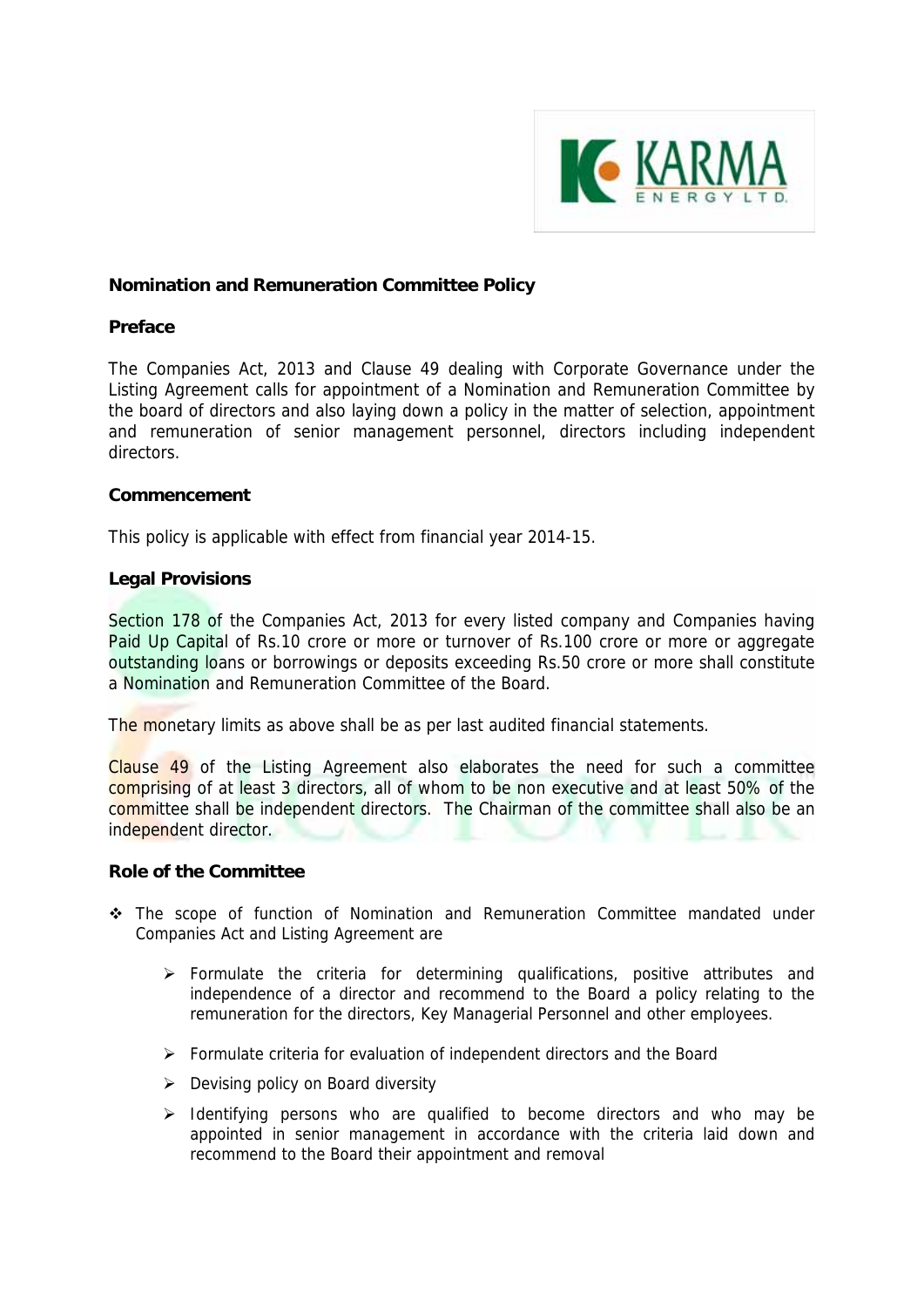

- The committee shall meet often as required in order to comply with the aforesaid functions but such meetings shall be at least twice a year.
- The Committee shall lay down its own rules regarding quorum and such quorum for the meeting shall be presence of at least majority of the members.
- $\cdot$  The resolutions shall be considered adopted when majority of the committee members present and vote in favour of the resolution
- $\div$  The committee recognizes that it is accountable for executive remuneration as the said function has been delegated to them by the Board.
- $\cdot$  The committee's function is it supports the company's strategy and overall remuneration policy. It determines the specific remuneration package, service contracts, pension arrangements for both executive directors and senior management personnel.
- \* The committee ensures that the remuneration policy is competitive, appropriate to business environment, commensurate with size and nature of business, based on performance evaluation and in long term interest of all the stakeholders.
- $\cdot$  The policy laid down by the Board and adhered to by the committee is to attract, motivate and retain individuals of requisite caliber and knowledge required to carry on the business of the company.

# **Company policy on appointment of Executive Directors and Non Executive Directors**

- \* Whole Time Director or Managing Director appointment and remuneration is subject to approval by members in general Meeting.
- All appointments of executive directors to satisfy the conditions laid down u/s. 196 and Part 1 of Schedule V of the Companies Act, 2013.
- \* The appointments of independent directors to satisfy the conditions laid down u/s.149 of the Companies Act, 2013 which primarily includes the independent directors being not related to the promoters, not receiving and pecuniary benefits from the company or its holding, subsidiary or associate company and so also his / her relatives, not holding any key managerial personnel or not being associated with firm of auditors or legal or consultancy firm within the stipulated limits of turnover or holding with relatives not more than 2% of the total voting power in the company.
- $\cdot \cdot$  The directors shall be governed by code of conduct stipulated for independent directors under Schedule IV of the Companies Act, 2013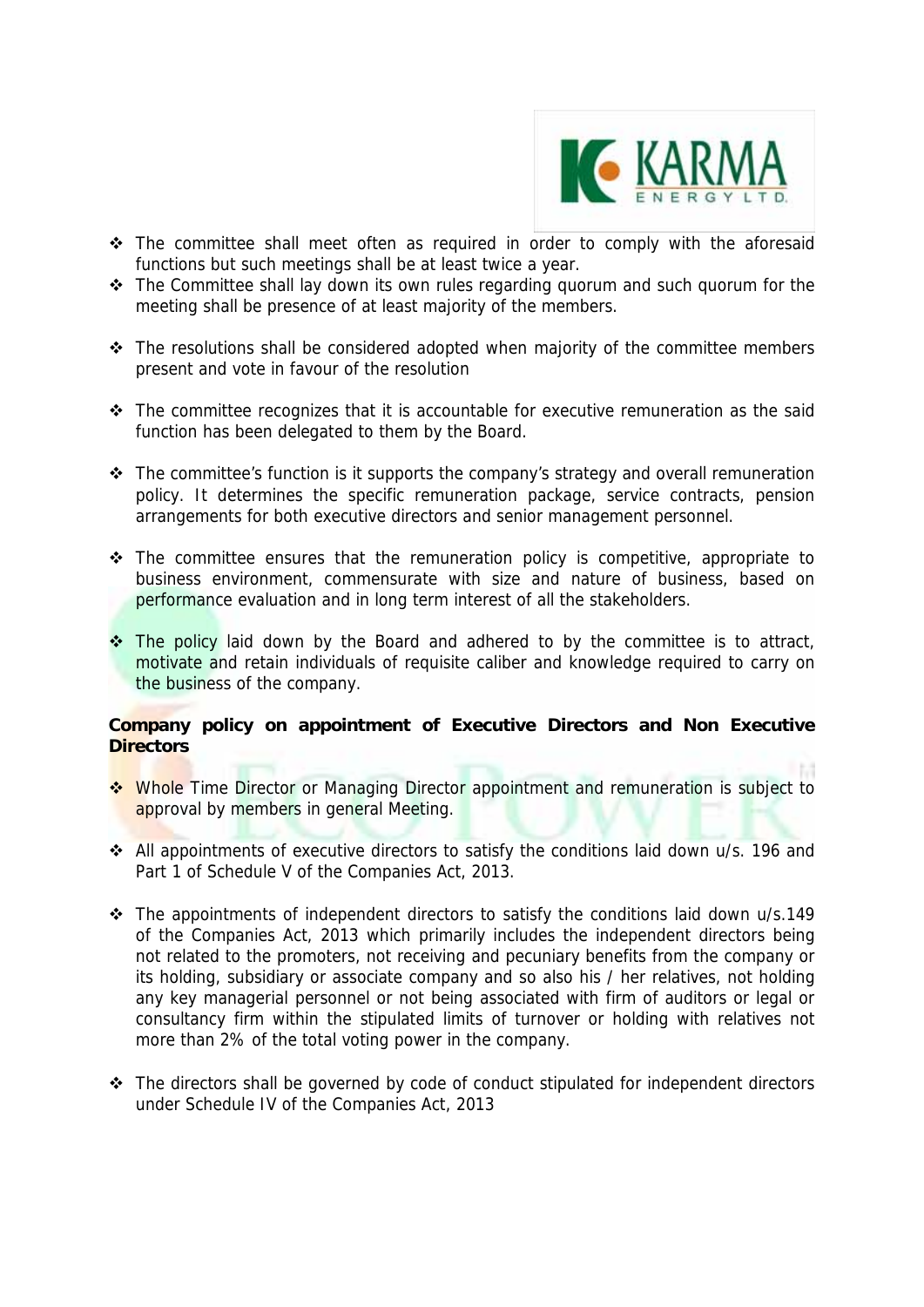

- Principally all Directors and especially independent directors to possess professional expertise in variety of fields including finance for being prima facie eligible for consideration for the post of the director.
- \* The remuneration to directors both Managing Director / Whole time directors and Non executive directors as per section 197 of the Companies Act, 2013 not to exceed 11% of the net profits computed in the manner stipulated under section 198 under the Companies Act, 2013.
- \* The maximum remuneration to Managing Director / Whole time director individually not to exceed 5% of the net profits computed in the manner stipulated under the Companies Act, 2013.
- $\div$  The remuneration in the form of commission or otherwise payable to non executive directors not to exceed 3% of the net profits if there are no Managing Director and 1% if there is Managing or Whole time director.
- \* Apart from the remuneration as above, all directors other than Executive Directors are eligible for director sitting fees for attending the Board meeting and also reimbursement of expenses, if any, incurred for attending the board meeting.
- \* The Executive Directors apart from remuneration are eligible for reimbursement of all expenses relating to travel, conveyance, business promotion incurred by them for discharge of official duties.
- **Remuneration policy** shall include fixation of remuneration and annual increments based on performance, knowledge, position, target achievement, company's business plans, market environment and the remuneration is segregated into monthly fixed payments, annual payments, contribution to social and retirement benefits, reimbursement of expenses incurred for discharge of official duties, annual bonus, welfare schemes like insurance on health for self and family, accident benefits, tying up with agencies for managing retirement benefits like gratuity, pension schemes, etc.
- \* The committee in its implementation of policy shall consider variety of factors like competitive market for the top executives in the specific sector where company is engaged in and broader industrial / finance corporations. The need to retain high caliber executives for sustained operations of the company and leading the company to higher growth has always been the top consideration.
- \* The committee shall also factor in the past records of the employee, consistency in performing, the quality and quantity of output, application of mind and knowledge, tenure of employee in the company, etc. in a composite manner rather than providing undue weightage for only one element.

### **Process of selection of Directors and Key Management Personnel**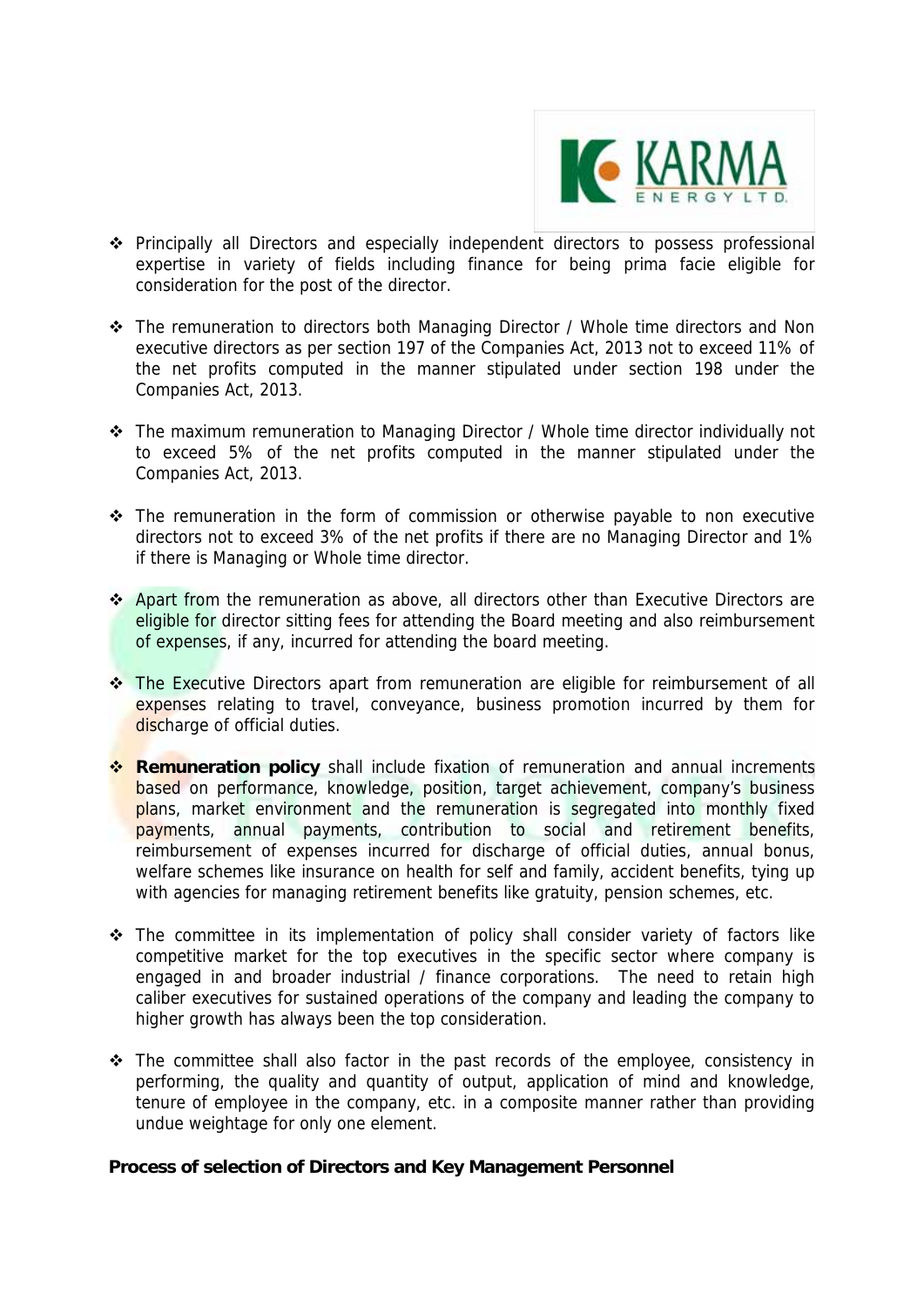

- \* The committee may decide selection of the personnel from external source or within the company or group or recommendation by other directors.
- The directors may also be selected from the proposed data bank of independent directors to be maintained by the government.
- \* The committee shall ensure that the personnel selected as Board Member or Key Management Personnel or other senior personnel of the company do possess requisite qualifications, skills, experience and knowledge in the relevant fields.
- $\cdot \cdot$  The committee shall draw out the job description of the proposed candidate
- $\div$  The positions to be filled in for the post of independent directors shall be thoroughly vetted so as to ensure the proposed candidate possesses all the attributes of an independent director to function in the total interest of the company and in compliance with relevant provisions of the statutes, capable of exercising the opinion on all matters independently without being swayed by situation, personnel, vested interest, etc.

# **Board diversity**

- \* The committee shall ensure that the company do have a board with proper mix of executive, non executive and independent directors.
- \* The committee shall ensure the Board of directors comprise of eminent and capable personnel from different fields like technical, marketing, commercial, finance, legal who can contribute to the growth of the company.
- \* The committee shall not be biased by gender, religion or caste.

### **Section of Executive Directors and Key Management Personnel**

- $\div$  The management of the company shall inform the committee in a timely manner of the need for Executive Director, Key Management Personnel and Senior Management Personnel especially if any vacancy arises thereof and shall also provide their suggestion on the type of candidate required to be selected, taking into consideration the qualifications, experience, personal traits, the remuneration package that could be offered and the time factor for completing the selection process.
- $\cdot \cdot$  The senior management shall briefly apprise the committee of the requirement of senior managerial personnel even if there is no vacancy but as a matter of long term planning for the growth of the company.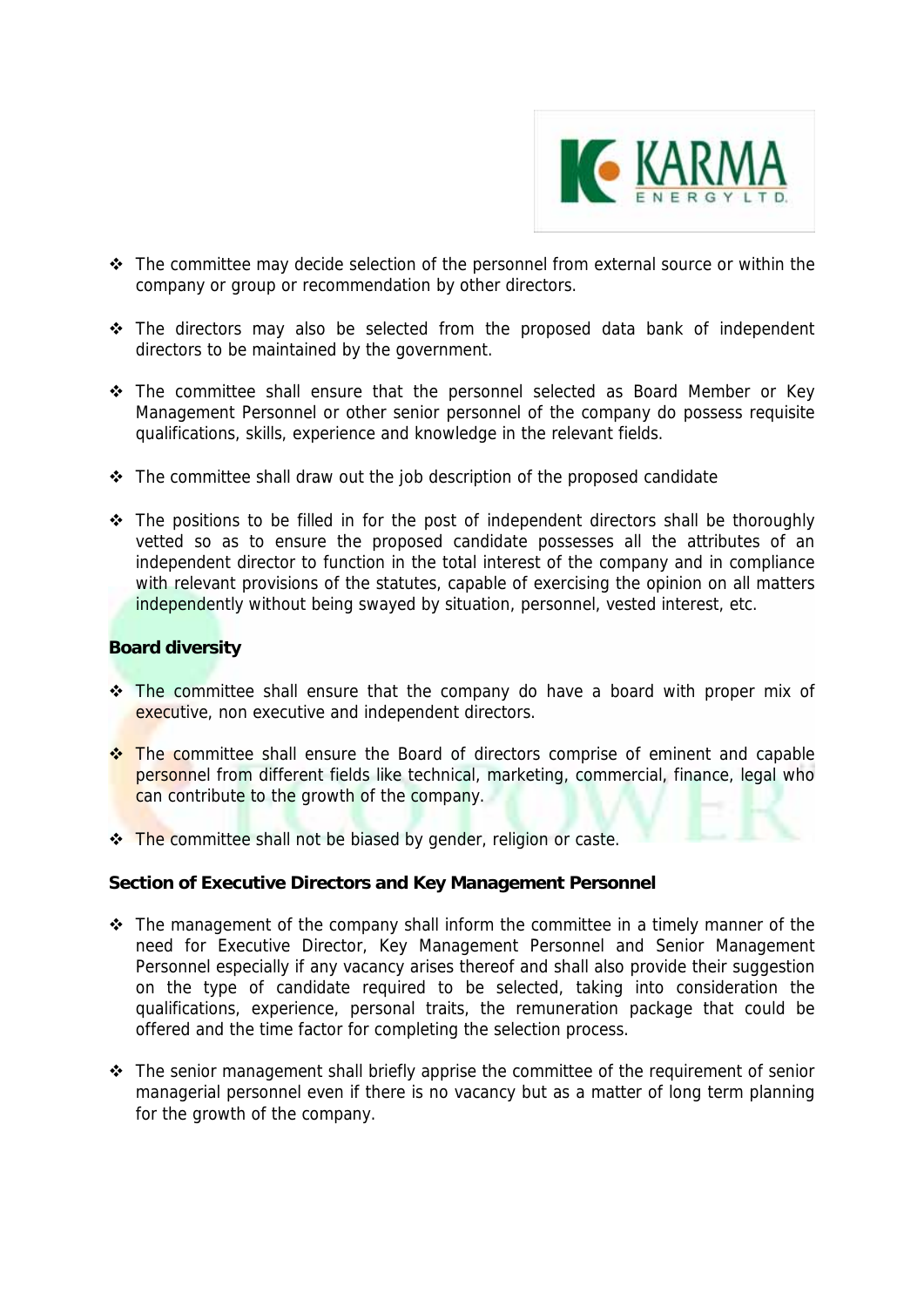

a poli

- \* The committee shall evaluate such request from the management as above and form an independent judgement on the need for selecting the personnel and nature and type of the personnel best suited to fill in the vacancy.
- All such requests to the committee shall be forwarded through Company Secretary of the company.

## **Remuneration of Directors, Key Management Personnel and other Employees**

- $\cdot$  The committee shall consider the following while finalizing remuneration of directors, key management personnel and other employees
	- $\triangleright$  Job description
	- $\triangleright$  Qualifications and experience to shoulder higher responsibility
	- $\triangleright$  Current remuneration
	- $\triangleright$  Industry standards
	- $\triangleright$  Relative Remuneration of category of personnel in the same grade
	- $\triangleright$  The value of the personnel for the present and future plans of the company
	- $\triangleright$  The financial position of the company
	- $\triangleright$  The long term effect of remuneration being finalized
	- $\triangleright$  The fixed and variable component of the remuneration
	- > The possibility of linkage of remuneration with concrete achievement of parameters as per company plans
	- $\triangleright$  The timing of payment of performance linked component of the salary whether annual, half yearly or quarterly
- \* As far employees other than directors and key management personnel are concerned, the committee may only lay down the broad policies to be followed by the HR department

# **Training**

- $\div$  The committee shall ensure that the company do provide requisite induction to the independent directors to facilitate them to familiarize with the company, their culture, the nature of business, the strength and the weakness of the company in specific fields, the process of operation
- $\div$  The committee shall ensure that the new independent directors have a meeting with senior officials of the company to have first hand information on the operations of the company

### **Performance Evaluation**

 The committee shall initiate process of performance evaluation of non executive directors including independent directors at least once in a financial year